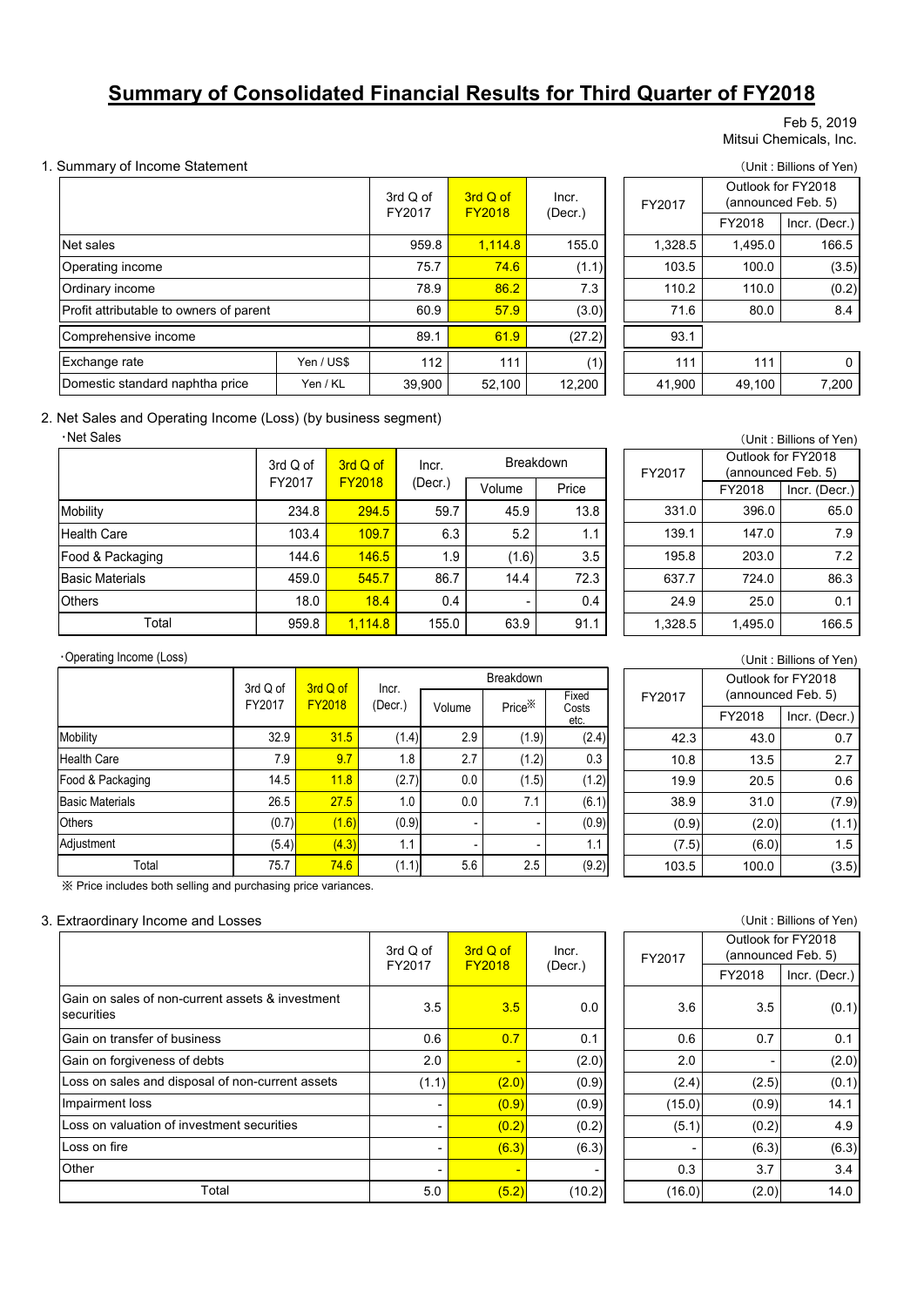## 4. Summary of Balance Sheet

|                         |                           | Assets                    |                  |                                  | Liabilities and Net assets |                           |                  |  |
|-------------------------|---------------------------|---------------------------|------------------|----------------------------------|----------------------------|---------------------------|------------------|--|
|                         | As of<br>Mar. 31,<br>2018 | As of<br>Dec. 31,<br>2018 | Incr.<br>(Decr.) |                                  | As of<br>Mar. 31.<br>2018  | As of<br>Dec. 31,<br>2018 | Incr.<br>(Decr.) |  |
| Current assets          | 731.3                     | 786.8                     | 55.5             | Interest-bearing liabilities     | 463.7                      | 477.6                     | 13.9             |  |
| Tangible fixed assets   | 432.9                     | 432.0                     | (0.9)            | <b>Other liabilities</b>         | 380.4                      | 387.5                     | 7.1              |  |
| Intangible fixed assets | 31.5                      | 29.6                      | (1.9)            | Shareholders' equity             | 511.6                      | 537.5                     | 25.9             |  |
| Investments and others  | 235.6                     | 231.2                     | (4.4)            | Non-controlling interests        | 75.6                       | 77.0                      | 1.4              |  |
| Total assets            | 1,431.3                   | 1.479.6                   | 48.3             | Total liabilities and net assets | 1,431.3                    | 1,479.6                   | 48.3             |  |
| Inventories 1           | 274.3                     | 315.7                     | 41.4             | Net D/E Ratio 1                  | 0.75                       | 0.71                      | (0.04)           |  |

Note: Balance sheet as of Mar. 31, 2018 is restated due to amendments to accounting standards for tax effect accounting.

#### 5. Summary of Cash Flow (Unit : Billions of Yen)

|                                                | 3rd Q of<br>FY2017 | 3rd Q of<br><b>FY2018</b> | Incr.<br>(Decr.) | FY2017 |        | Outlook for FY2018<br>(announced Feb. 5) |
|------------------------------------------------|--------------------|---------------------------|------------------|--------|--------|------------------------------------------|
|                                                |                    |                           |                  |        | FY2018 | Incr. (Decr.)                            |
| Cash flows from operating activities           | 58.4               | 67.4                      | 9.0              | 82.7   | 100.0  | 17.3                                     |
| Cash flows from investing activities           | (36.4)             | (32.2)                    | 4.2              | (75.1) | (75.0) | 0.1                                      |
| Free cash flows                                | 22.0               | 35.2                      | 13.2             | 7.6    | 25.0   | 17.4                                     |
| Cash flows from financing activities           | (41.8)             | (20.3)                    | 21.5             | (10.2) | (25.0) | (14.8)                                   |
| <b>Others</b>                                  | (0.2)              | 0.1                       | 0.3              | (1.5)  | 0.0    | 1.5                                      |
| Net incr. (decr.) in cash and cash equivalents | (20.0)             | 15.0                      | 35.0             | (4.1)  | 0.0    | 4.1                                      |
| Cash and cash equivalents at the end of period | 62.9               | 93.8                      | 30.9             | 78.8   |        |                                          |
|                                                |                    |                           |                  |        |        |                                          |

#### 6. Dividends

|                       | Annual Dividends per Share (yen) |                    |       |                     |        |  |  |
|-----------------------|----------------------------------|--------------------|-------|---------------------|--------|--|--|
|                       | 1st $Q$                          | Interim<br>(2nd Q) | 3rd Q | Year-end<br>(4th Q) | Annual |  |  |
| <b>IFY2017 Result</b> |                                  | 9.00               | -     | 45.00               |        |  |  |
| FY2018 Result/Outlook |                                  | 50.00              | -     | 50.00               | 100.00 |  |  |

Note: FY2017's year-end dividend is calculated based on the number of shares after the 5-to-1 share consolidation, which was conducted on October 1, 2017. Annual dividends in FY2017 are expressed as "-".

#### 7. Number of shares outstanding (common stock)

|                                                                     | FY2017        | 3rd Q of<br><b>FY2018</b> |                  |
|---------------------------------------------------------------------|---------------|---------------------------|------------------|
| Number of shares outstanding at term-end (including treasury stock) | 204,454,615   | 204,510,215               |                  |
| Number of shares of treasury stock at term-end                      | 5,766,674     | 9.296.012                 |                  |
| Average number of shares                                            | 200,070,115 * | <u>198,172,081</u>        | *3rd Q of FY2017 |

Note: The Group conducted 5-to-1 share consolidation on October 1, 2017. "Average number of shares" is calculated assuming 5-to-1 share consolidation was conducted in the beginning of the previous year.

(Unit : Billions of Yen)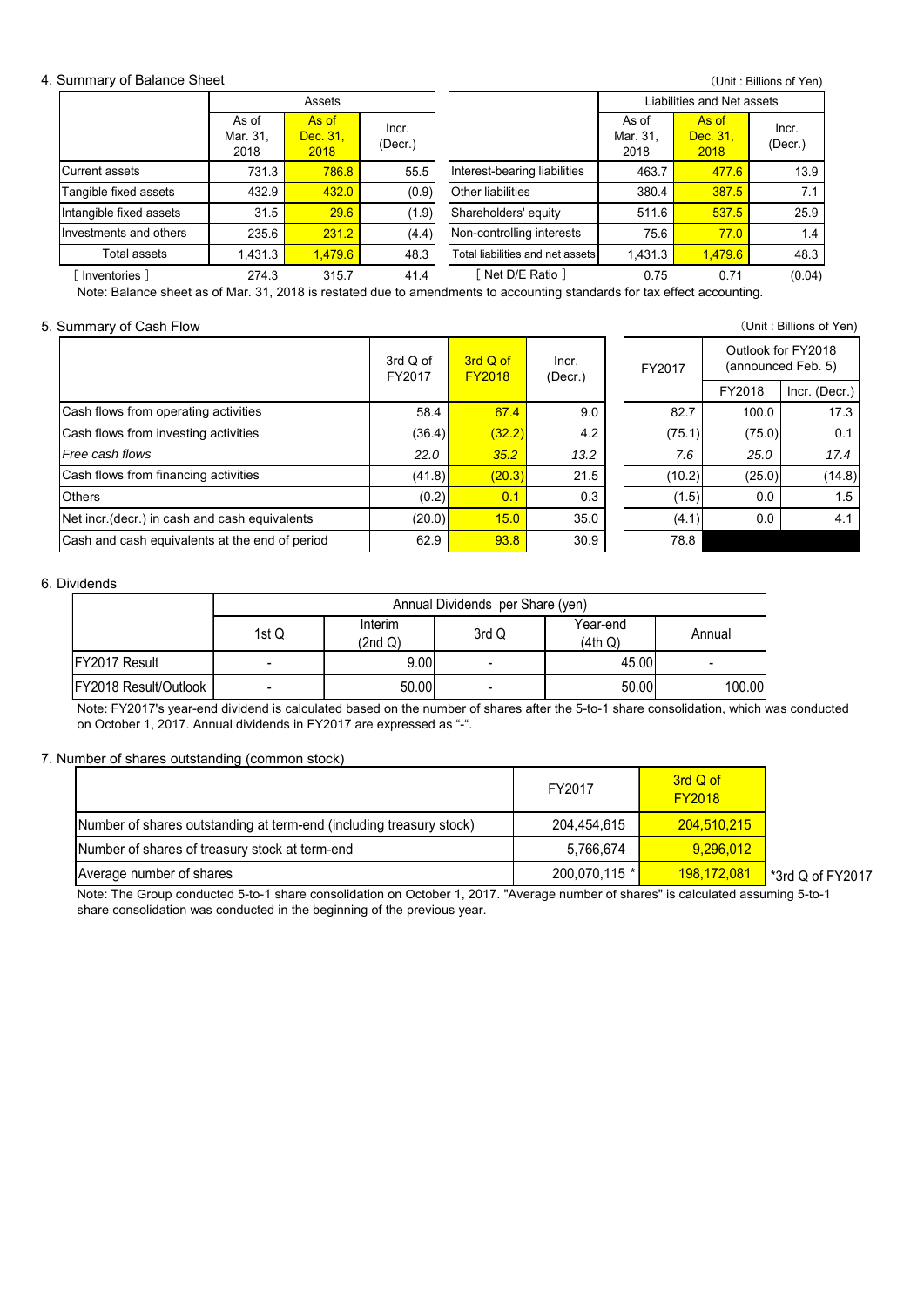# **1. Operating Results**

## **(1) Overview**

In the fiscal period under review (the nine-month period from Apr 1, 2018 to Dec 31, 2018, hereinafter the "third quarter"), the economy of the United States enjoyed constant recovery. On the other hand, the state of trade policy in the United States, geopolitical risks and volatility of oil prices remained and careful attention was paid to fluctuations in the global economy. In Japan, although attention was paid to the impact of successive natural disasters on the economy, it continued to gradually recover amid steady corporate profits and improvements in the employment and incomes.

The Mitsui Chemicals Group (hereinafter the "Group") reported the following operating results for the third quarter.

|                                 |                  |                         |                        | (Billions of Yen)                                 |
|---------------------------------|------------------|-------------------------|------------------------|---------------------------------------------------|
|                                 | <b>Net Sales</b> | <b>Operating Income</b> | <b>Ordinary Income</b> | <b>Profit Attributable</b><br>to Owners of Parent |
| Third quarter                   | 1,114.8          | 74.6                    | 86.2                   | 57.9                                              |
| Same period of<br>previous year | 959.8            | 75.7                    | 78.9                   | 60.9                                              |
| Change                          | 155.0            | (1.1)                   | 7.3                    | (3.0)                                             |
| Change (%)                      | 16.1             | (1.5)                   | 9.3                    | (4.9)                                             |

**Net Sales** increased 155.0 billion yen, or 16.1%, compared with the corresponding period of the previous fiscal year to 1,114.8 billion yen. This was mainly attributable to healthy sales and increase in sales prices due to the rise in naphtha, other raw materials and fuel prices.

**Operating income** was 74.6 billion yen, a decrease of 1.1 billion yen or 1.5% year on year. This result was due to increase of raw material prices and fixed costs, although sales were healthy.

**Ordinary income** was 86.2 billion yen, increased 7.3 billion yen or 9.3% year on year. This result was due to increase in share of profit of entities accounted for using equity method.

**Extraordinary income and losses** were 5.2 billion yen loss, due to a loss on fire.

As a result of the aforementioned factors, **profit before income taxes** amounted to 81.0 billion yen, a decrease of 2.8 billion yen, or 3.4% year on year.

**Profit attributable to owners of parent** after accounting for income taxes and non-controlling interests was 57.9 billion yen, a decrease of 3.0 billion yen, or 4.9% compared with the corresponding period of the previous fiscal year. Earnings per share for the period were 292.23 yen.

## **(2) Results by Business Segment**

The status of each segment during the third quarter is as follows.

## **Mobility**

Net sales increased 59.7 billion yen compared with the same period of the previous fiscal year to 294.5 billion yen and comprised 26% of total sales. On the other hand, operating income decreased 1.4 billion yen to 31.5 billion yen year on year. The decrease in income was due to increase of raw material prices and fixed costs in spite of an increase in sales volume.

In **elastomers**, which are primarily used in automotive components and as resin modifiers, business performance was affected by increase of raw material prices although the Group was able to meet healthy demand.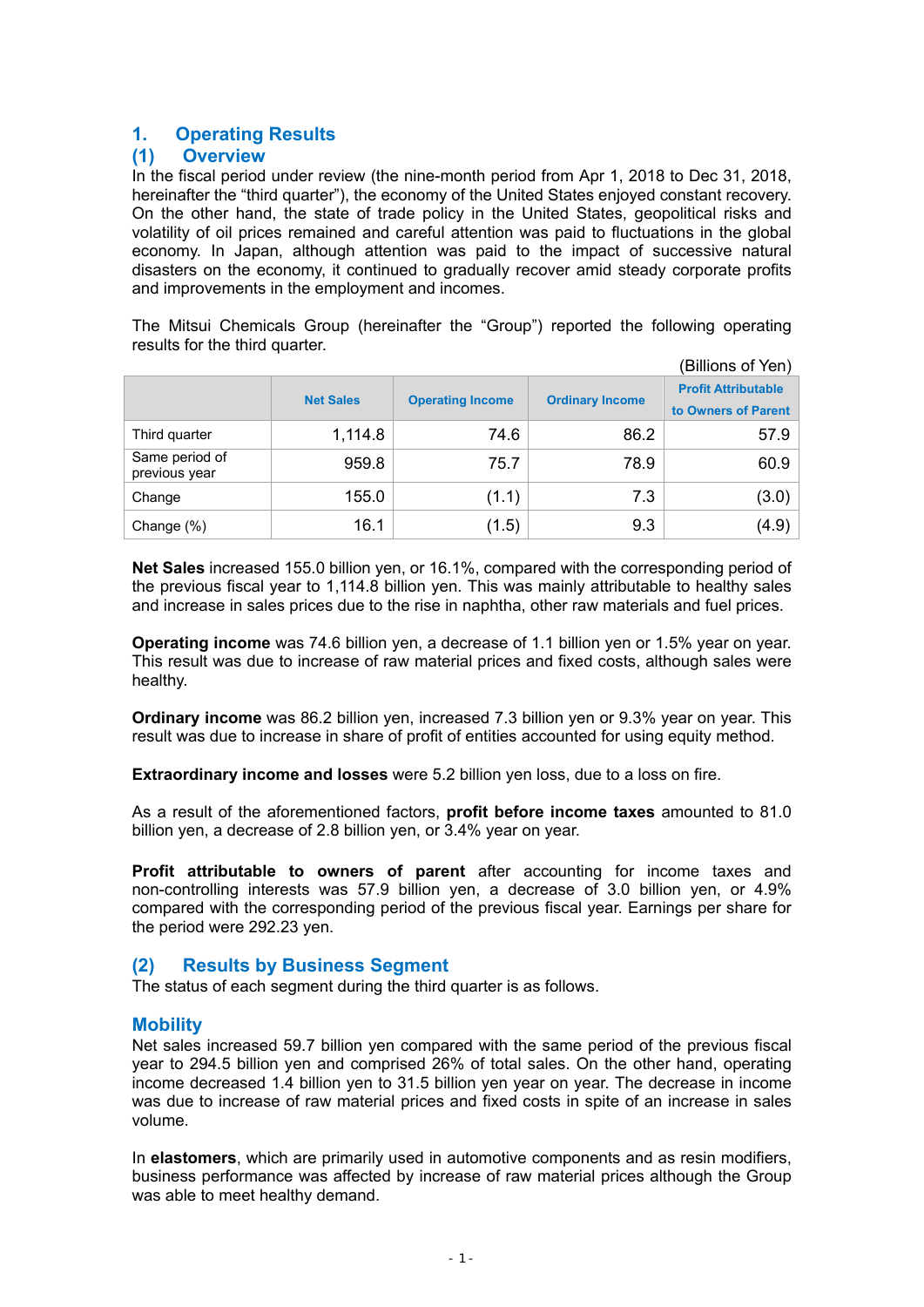In **performance compounds**, the Group was able to meet healthy demand especially in Asia and Europe.

In **performance polymers**, which are primarily used in information communication technology (ICT) - related products, sales remained healthy.

In overseas **polypropylene compound** businesses, the Group was able to meet increasing production volume of the automobile industry mainly in Asia.

The Group consolidated its newly consolidated subsidiaries of ARRK Group in **solution** business as of January 2018.

## **Health Care**

Net sales increased 6.3 billion yen year on year to 109.7 billion yen and comprised 10% of total sales. Operating income increased 1.8 billion yen compared with the same period of the previous fiscal year to 9.7 billion yen, mainly due to firm sales overall although increase of raw material prices had an effect.

In **vision care materials**, sales of ophthalmic lens materials were firm.

In **nonwoven fabrics**, sales were affected by decreasing export of disposable diapers from Japan overall but high performance grade products were stable.

In **dental materials**, sales were stable.

## **Food & Packaging**

Net sales increased 1.9 billion yen compared with the same period of the previous fiscal year to 146.5 billion yen and comprised 13% of total sales. On the other hand, operating income decreased 2.7 billion yen to 11.8 billion yen year on year, due to increase of raw material prices and fixed costs although sales were overall firm.

In **coatings & engineering materials**, sales were firm but profit was affected by increase of raw material prices.

In **performance films and sheets**, sales were overall firm but profit was affected by increase of raw material prices.

In **agrochemicals**, sales were firm.

## **Basic Materials**

Net sales increased 86.7 billion yen compared with the same period of the previous fiscal year to 545.7 billion yen and comprised 49% of total sales. Operating income increased 1.0 billion yen year on year, to 27.5 billion yen. This was mainly attributable to the effect of healthy domestic demand and rise of market environment.

**Naphtha cracker** operating rates were lower than the same period of the previous fiscal year due to a fire at Osaka Works' utility plant, but kept at high level overall. Performances of **polyethylene** and **polypropylene** were firm, backed by domestic demand.

In **phenols**, demand was firm and the oversea market environment was at higher level than the same period of the previous fiscal year.

## **Others**

Net sales increased 0.4 billion yen to 18.4 billion yen, comprised 2% of total sales. Operating loss was 1.6 billion yen, an increase of 0.9 billion yen year on year.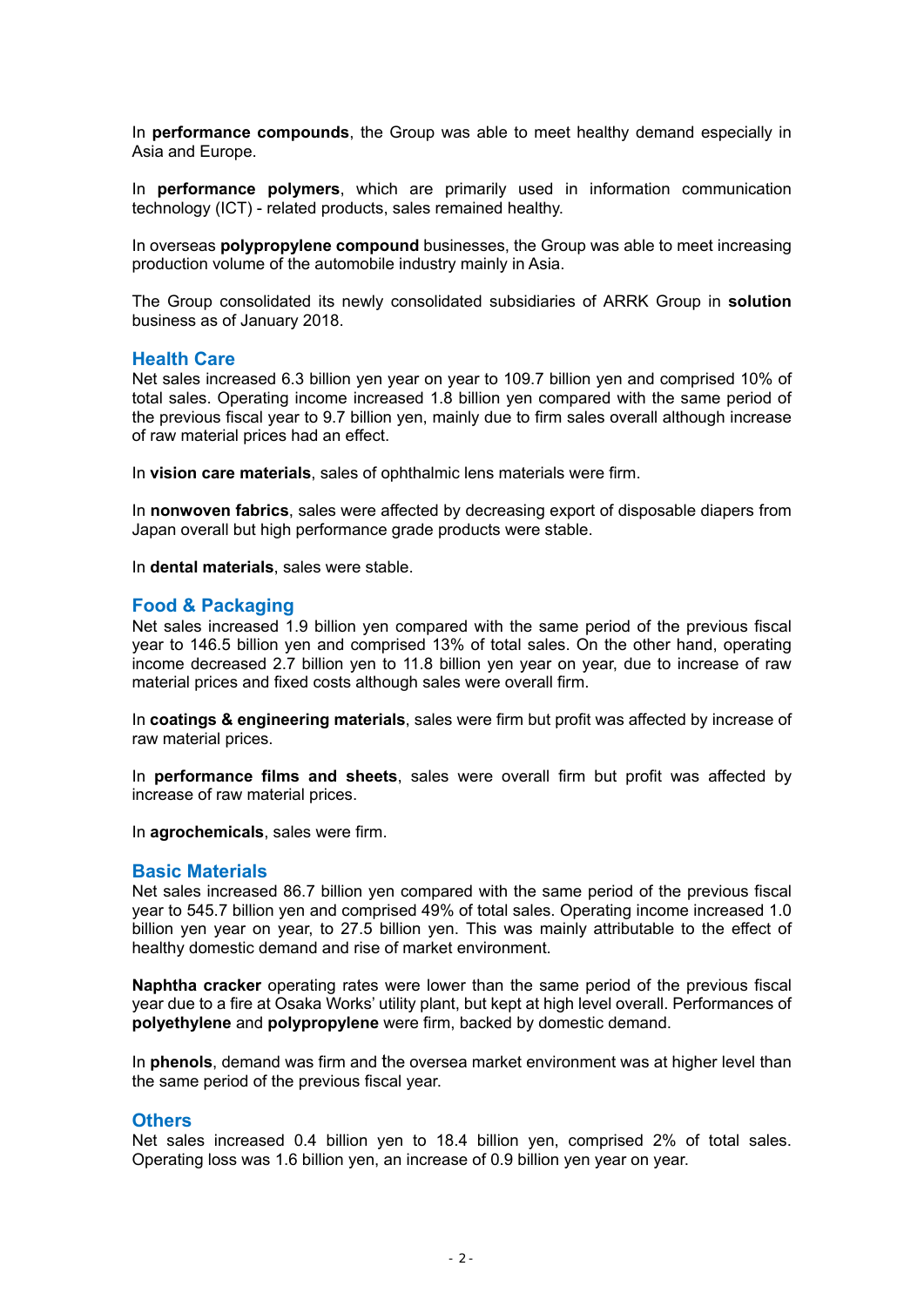## **2. Consolidated Financial Position Status of Assets, Liabilities and Net Assets**

**Total assets** at the end of the third quarter stood at 1,479.6 billion yen, an increase of 48.3 billion yen compared with the end of the previous fiscal year.

**Total liabilities** at the end of the third quarter increased 21.0 billion yen compared with the previous fiscal year-end to 865.1 billion yen. **Interest-bearing debt** amounted to 477.6 billion yen, an increase of 13.9 billion yen. As a result, the interest-bearing debt ratio was 32.3%, 0.1 percentage point decrease from the previous fiscal year-end.

**Net assets** totaled 614.5 billion yen, an increase of 27.3 billion yen compared with the previous fiscal year-end. The **ratio of shareholders' equity to total assets** was 36.3%, 0.6 percentage point increase from the previous fiscal year-end.

Accounting for the aforementioned factors, the **net debt-equity ratio** stood at 0.71 at the end of the third quarter, 0.04 percentage point decrease from the previous fiscal year-end.

Consolidated balance sheet as of FY2017 is restated due to amendments to accounting standards for tax effect accounting. Consequently, comparison with the end of the previous fiscal year is calculated based on the restated figures.

## **3. Outlook for Fiscal 2018 (Year Ending March 31, 2019)**

## **(1) Overview**

Revised financial forecasts are based on the following assumptions:

a) Exchange rate for the full year is 111 yen/US\$ (Jan – Mar: 110 yen/US\$)

b) Average price of domestic naphtha is 49,100 yen /kl (Jan – Mar: 40,000 yen/kl)

Net sales are expected to be lower mainly in Basic Materials due to revision of sales prices as a result of drop in naphtha, other raw materials and fuel prices. In addition, operating income in Basic Materials and ordinary income are expected to be lower than previously announced, primarily due to worsening of terms of trade.

(Billions of Yen)

|                                                              | <b>Net Sales</b> | <b>Operating</b><br><b>Income</b> | <b>Ordinary</b><br><b>Income</b> | <b>Profit</b><br><b>Attributable</b><br>to Owners of<br><b>Parent</b> | <b>Earnings per</b><br>Share (yen) |
|--------------------------------------------------------------|------------------|-----------------------------------|----------------------------------|-----------------------------------------------------------------------|------------------------------------|
| Previous forecast (A)                                        | 1,540.0          | 106.0                             | 117.0                            | 80.0                                                                  | 402.56                             |
| Revised forecast (B)                                         | 1,495.0          | 100.0                             | 110.0                            | 80.0                                                                  | 405.28                             |
| Difference (B-A)                                             | (45.0)           | (6.0)                             | (7.0)                            | 0.0                                                                   |                                    |
| Ratio (%)                                                    | (2.9)            | (5.7)                             | (6.0)                            | 0.0                                                                   |                                    |
| (Reference)<br>FY2017 Actual (Apr 1,<br>2017 - Mar 31, 2018) | 1,328.5          | 103.5                             | 110.2                            | 71.6                                                                  | 358.38                             |

Note: Mitsui Chemicals, Inc. (the "Company") conducted repurchase of its own shares of up to 5,000,000 shares, due on January 31, 2019. As a result, the Company completed the repurchase with 3,676,700 shares by January 4, 2019. Outlook for earnings per share has taken into account of repurchased shares in calculating average number of shares.